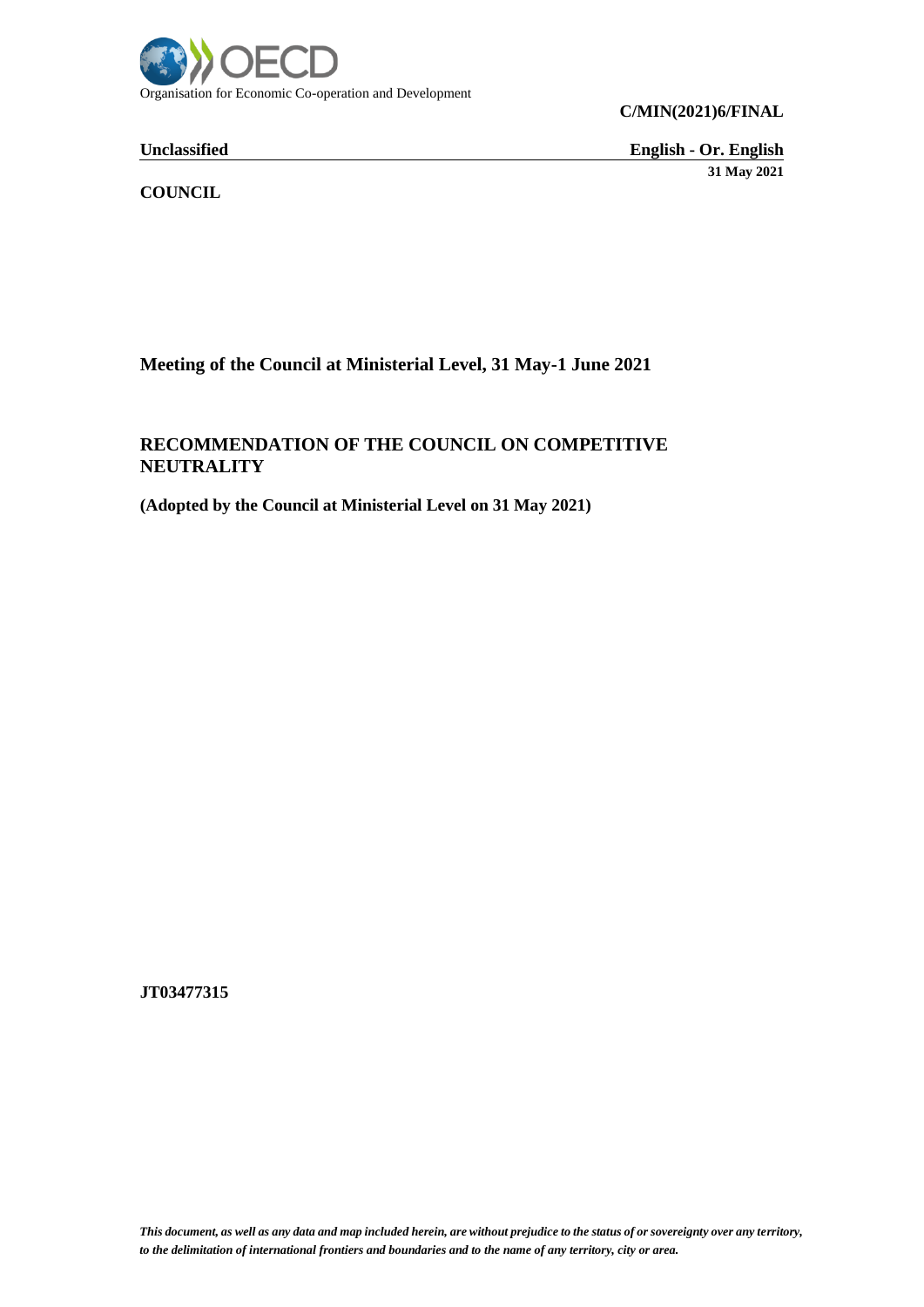## **THE COUNCIL**,

**HAVING REGARD** to Article 5 b) of the Convention on the Organisation for Economic Cooperation and Development of 14 December 1960;

**HAVING REGARD** to the Recommendation of the Council concerning Structural Separation in Regulated Industries [\[OECD/LEGAL/0310\]](https://legalinstruments.oecd.org/en/instruments/OECD-LEGAL-0310); the Recommendation of the Council on Regulatory Policy and Governance [\[OECD/LEGAL/0390\]](https://legalinstruments.oecd.org/en/instruments/OECD-LEGAL-0390); the Recommendation of the Council on Guidelines on Corporate Governance of State-Owned Enterprises [\[OECD/LEGAL/0414\]](https://legalinstruments.oecd.org/en/instruments/OECD-LEGAL-0414) (hereafter "SOE Guidelines"); and the Recommendation of the Council on Competition Assessment [\[OECD/LEGAL/0455\]](https://legalinstruments.oecd.org/en/instruments/OECD-LEGAL-0455);

**HAVING REGARD** to the 2017 Ministerial Council Statement recognising "the need to address market failures and prevent government policies and business practices that distort competition, including state aids and subsidies" [C/MIN(2017)9/FINAL];

**RECOGNISING** that competition promotes efficiency, helping to ensure that goods or services offered to consumers more closely match consumer preferences, producing benefits such as lower prices, greater choice, improved quality, increased innovation, and higher productivity;

**RECOGNISING** that government actions may distort competition in the market;

**RECOGNISING** that achieving public policy objectives will in certain circumstances require exceptions to competitive neutrality;

**RECOGNISING** that undue restrictions on competition can occur unintentionally even when the public policies in question are not intended to affect competition in any way, and that public policies may often be reformed in a way that promotes competition while achieving their objectives;

**CONSIDERING** that, other things being equal, public policies with lesser harm to competition should be preferred over those with greater harm to competition, provided they achieve the identified objectives;

**CONSIDERING** that governments are increasingly developing tools to address distortions related to competitive neutrality;

## **On the proposal of the Competition Committee, in consultation with the Corporate Governance Committee:**

**I. AGREES** that, for the purposes of the present Recommendation, the following definitions are used:

- Competitive Neutrality: a principle according to which all Enterprises are provided a level playing field with respect to a state's (including central, regional, federal, provincial, county, or municipal levels of the state) ownership, regulation or activity in the market.
- Enterprise: any entity engaged in offering goods or services on a market, irrespective of its legal form.
- State-Owned Enterprise: Countries differ with respect to the range of institutions that they consider as state-owned enterprises. Consistent with the SOE Guidelines, any corporate entity recognised by national law as an enterprise, and in which the state exercises ownership or control, should be considered as an SOE. This includes joint stock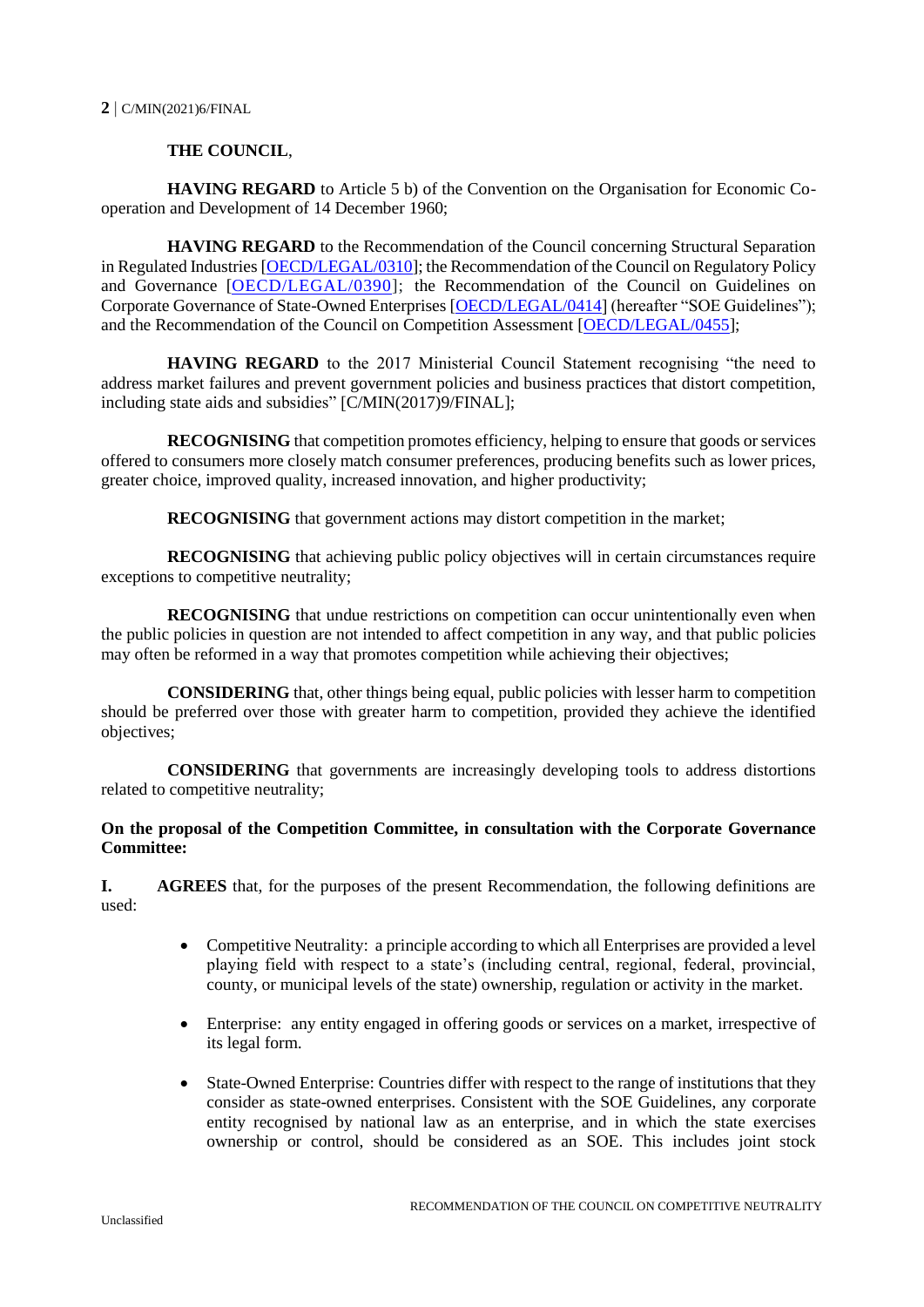companies, limited liability companies and partnerships limited by shares. Moreover statutory corporations, with their legal personality established through specific legislation, should be considered as SOEs if their purpose and activities, or parts of their activities, are of a largely economic nature.

- Ownership and control: in relation to State-Owned Enterprises, the Recommendation applies to enterprises that are under the control of the state, either by the state being the ultimate beneficial owner of the majority of voting shares or otherwise exercising an equivalent degree of control. Examples of an equivalent degree of control would include, for instance, cases where legal stipulations or corporate articles of association ensure continued state control over an enterprise or its board of directors in which it holds a minority stake. Some borderline cases need to be addressed on a case-by-case basis, as provided by the SOE Guidelines.
- Public Policy Objectives: objectives benefitting the public interest within the jurisdiction concerned.

**II. RECOMMENDS** that Members and non-Members having adhered to this Recommendation (hereafter the "Adherents") ensure Competitive Neutrality by, to the maximum extent practicable and unless overriding Public Policy Objectives require otherwise:

- 1. Ensuring that the legal framework applicable to markets in which Enterprises currently or potentially compete is neutral and competition is not unduly prevented, restricted or distorted. To this effect, Adherents should:
	- a) Adopt or maintain, as appropriate, a competitively neutral competition law that addresses anti-competitive conduct and includes merger control.
	- b) Maintain Competitive Neutrality in the enforcement of competition and bankruptcy law, so that competing Enterprises are subject to equivalent competition and bankruptcy rules, irrespective of their ownership, location or legal form, and that the enforcement of those laws does not discriminate between State-Owned Enterprises and their private competitors, or between different types of privately owned Enterprises. However, the above would not rule out measures aimed at safeguarding competitive neutrality.
	- c) Maintain Competitive Neutrality in the regulatory environment. In particular, Adherents should:
		- i. Subject competing activities to the same regulatory environment and enforce regulations with equal rigour, appropriate deadlines and equivalent transparency with regard to all current or potential market participants;
		- ii. Ensure that Enterprises, regardless of their ownership, location or legal form, are not ultimately responsible for regulating the market(s) in which they currently or potentially compete (especially regarding entry or expansion of existing players); and
		- iii. Carry out competition assessments that identify and revise existing or proposed regulations that unduly restrict competition.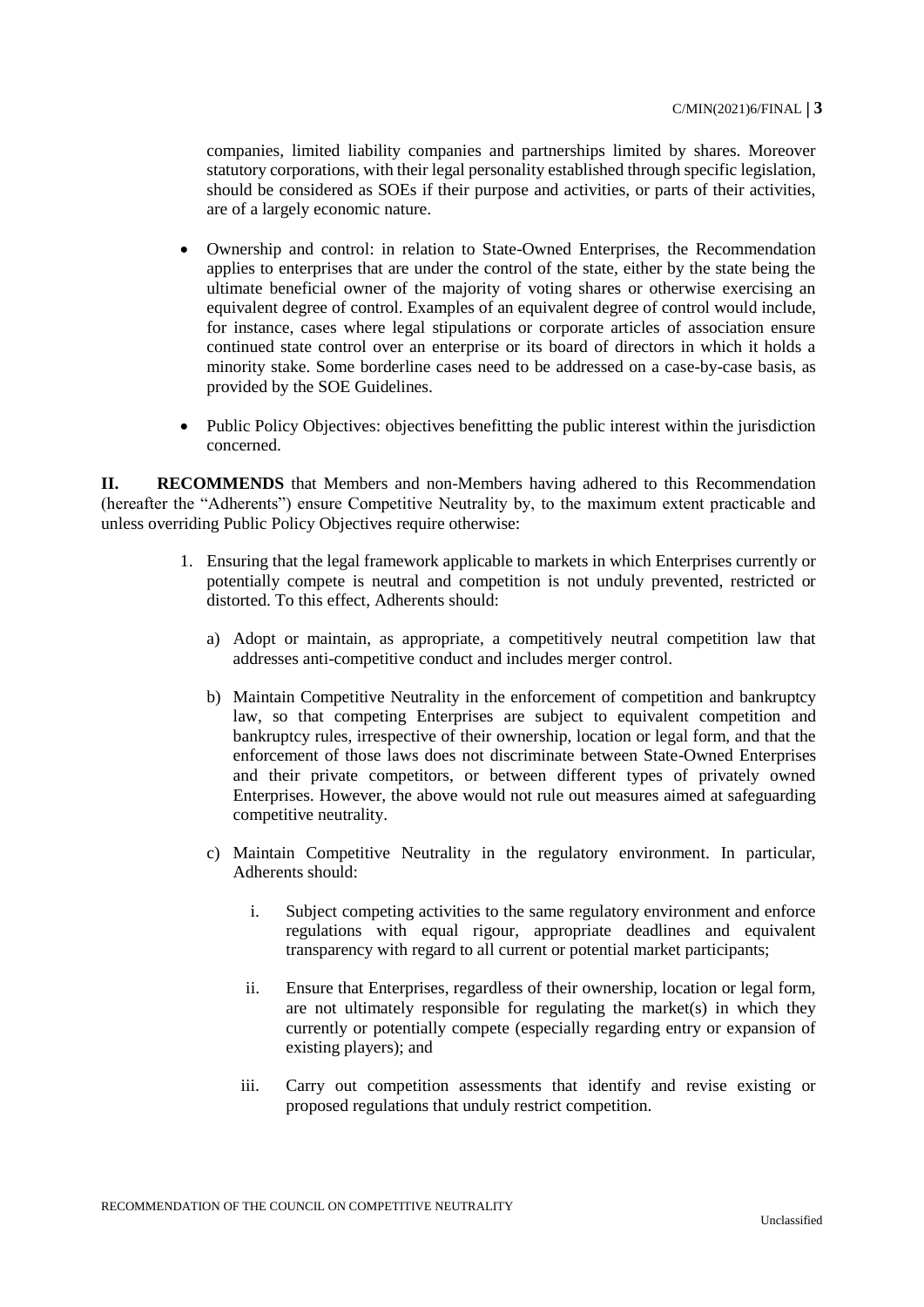## **4** C/MIN(2021)6/FINAL

- d) Establish open, fair, non-discriminatory, and transparent conditions of competition in government procurement processes in order to ensure that no Enterprise, regardless of its ownership, nationality, or legal form is granted any undue advantage.
- 2. Preserving Competitive Neutrality when designing measures that may enhance an Enterprise's market performance and distort competition. To this effect, Adherents should:
	- a) Avoid offering undue advantages that distort competition and selectively benefit some Enterprises over others. Such advantages would for example include loans, loan guarantees and state investment in capital, at conditions not in line with market principles, as well as favourable tax treatment, grants and goods or services provided by governments at favourable prices. Where achieving an overriding Public Policy Objective requires an exception, this should be transparent to all, proportionate and periodically reviewed. It is recognised that State-Owned Enterprises may be subject to more stringent specific rules which limit the provision of government support to such entities.
	- b) Limit compensation for any public service obligation placed upon an Enterprise so that it is appropriate and proportionate to the value of the services. In particular, Adherents should:
		- i. Transparently and specifically identify any public service obligation placed upon an Enterprise;
		- ii. Impose high standards of transparency, account separation and disclosure on Enterprises with public service obligations around their cost and revenue structures to ensure that compensation provided to Enterprises for fulfilling public service obligations is not used to cross-subsidise the offering of goods or services on another market; and
		- iii. Establish or maintain independent oversight and monitoring to ensure that remuneration for public service obligations is calculated based on clear targets and objectives and based on efficiently incurred costs, including capital costs.
	- c) Adopt structure and governance rules for State-Owned Enterprises that do not provide them with an undue advantage that distorts competition. In particular, Adherents should seek to align their policies with the Recommendation of the Council on Guidelines on Corporate Governance of State-Owned Enterprises [\[OECD/LEGAL/0414\]](https://legalinstruments.oecd.org/en/instruments/OECD-LEGAL-0414) and the Recommendation of the Council concerning Structural Separation in Regulated Industries [\[OECD/LEGAL/0310\]](https://legalinstruments.oecd.org/en/instruments/OECD-LEGAL-0310).
- 3. Taking steps to put in place suitable accountability mechanisms to support and monitor the implementation of the principles set forth in this Recommendation.

**III. INVITES** the Secretary-General and Adherents to disseminate this Recommendation, in particular amongst regulators, the wider competition community, and other relevant policy communities.

**IV. INVITES** non-Adherents to take due account of, and adhere to, this Recommendation.